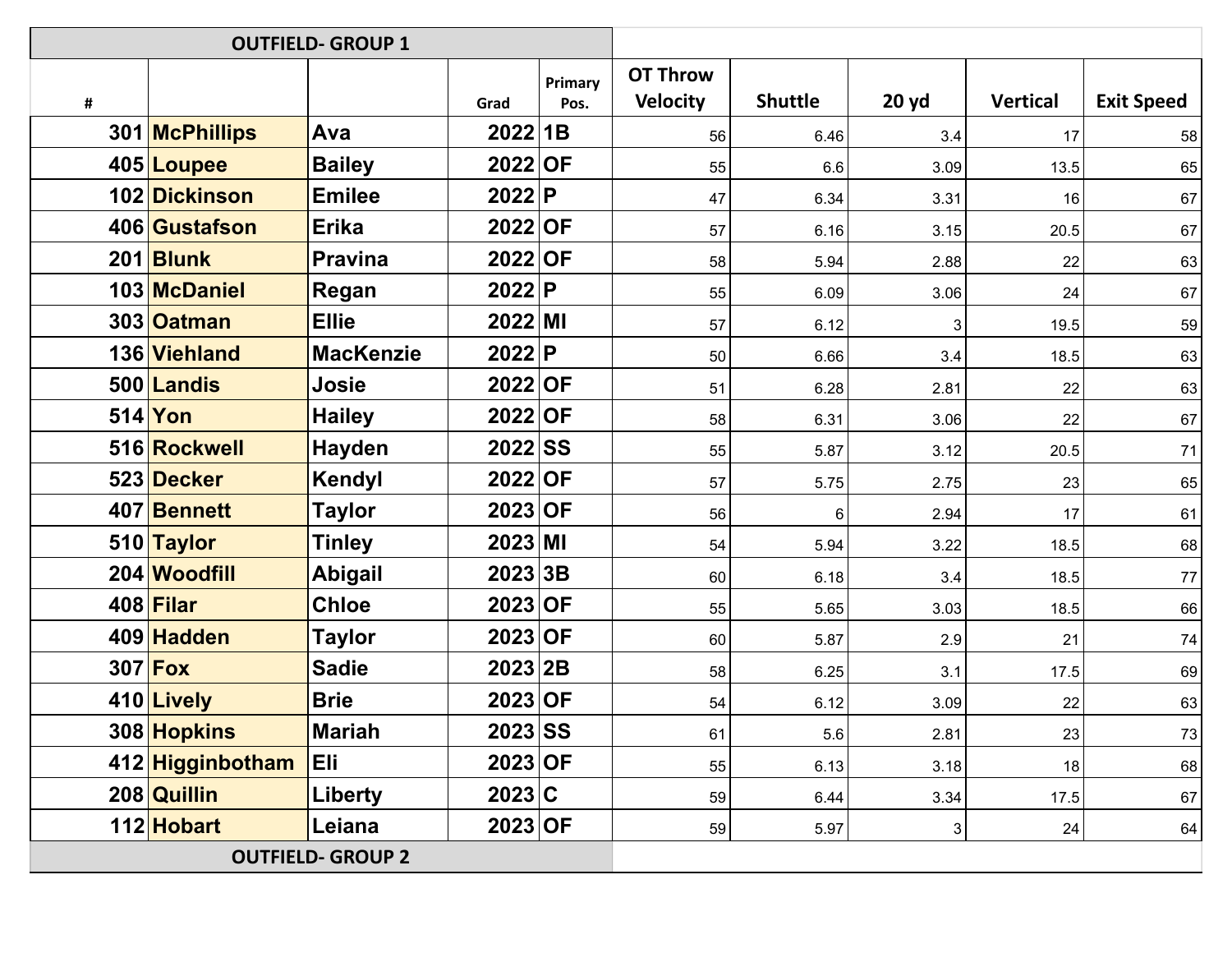|   |                 |                 |           | Primary | <b>OT Throw</b> |                |       |                 |                   |
|---|-----------------|-----------------|-----------|---------|-----------------|----------------|-------|-----------------|-------------------|
| # |                 |                 | Grad      | Pos.    | <b>Velocity</b> | <b>Shuttle</b> | 20 yd | <b>Vertical</b> | <b>Exit Speed</b> |
|   | 414 McAdara     | <b>Maddy</b>    | 2023 OF   |         | 60              | 5.79           | 3     | 24              | 68                |
|   | 415 Bents       | <b>Jianna</b>   | 2023 OF   |         | 55              | 5.72           | 3.22  | 19.5            | 69                |
|   | 416 Ginsbach    | Ali             | 2023 RF   |         | 60              | 6.18           | 3.03  | 23              | 65                |
|   | 311 Maykut      | <b>Sofia</b>    | $2023$ MI |         | 60              | 6.18           | 3.06  | 21.5            | 67                |
|   | 312 Cantrell    | <b>Tsehay</b>   | 2023 SS   |         | 52              | 6.12           | 2.93  | 24              | 57                |
|   | 417 Dahir       | <b>Makena</b>   | 2023 CF   |         | 59              | 5.97           | 3.12  | 23              | 75                |
|   | 401 Powers      | <b>Rachel</b>   | 2023 LF   |         | 59              | 6.06           | 3.12  | 21.5            | 58                |
|   | 315 Hamman      | <b>Victoria</b> | 2023 1B   |         | 50              | 6.41           | 3.31  | 16.5            | 64                |
|   | 419 Dehlin      | <b>Chloe</b>    | 2023 LF   |         | 48              | 6.38           | 3.03  | 24              | 61                |
|   | 423 Hughes      | <b>Emily</b>    | 2023 OF   |         | 55              | 6.28           | 3.34  | 22              | 70                |
|   | 137 Nichols     | <b>Missy</b>    | 2023 P    |         | 56              | 6.34           | 3.25  | 19.5            | 69                |
|   | 349 Watson      | <b>Marica</b>   | $2023$ 2B |         | 56              | 6.28           | 3.09  | 14.5            | 62                |
|   | 427 Nicholson   | <b>Samantha</b> | $2023$ OF |         | 56              | 6.07           | 3.03  | 17.5            | 69                |
|   | 143 Villanueva  | <b>Jasmine</b>  | 2023 P    |         | 56              | 6.25           | 3.16  | 18.5            | 69                |
|   | 144 Vasas       | Lacey           | 2023 CF   |         | 56              | 5.69           | 3.03  | 22              | 69                |
|   | 502 Kelley      | <b>Tatum</b>    | $2023$ 3B |         | 56              | 6.09           | 3.25  | 22              | 68                |
|   | 503 Nelson      | <b>Emma</b>     | 2023 1B   |         | 56              | 6.09           | 3.34  | 19.5            | 66                |
|   | $505$ Hoff      | <b>Alyssa</b>   | 2023 CF   |         | 65              | 6              | 3.06  | 19              | 71                |
|   | 520 Pistole     | <b>Glory</b>    | 2024 INF  |         | 55              | 6.28           | 3.19  | 19              | 63                |
|   | 138 Jensen      | <b>Holland</b>  | 2024 P    |         | 57              | 5.88           | 3.1   | 21              | 66                |
|   | 122 Ledendecker | <b>Nicole</b>   | 2024 OF   |         | 53              | 5.94           | 3.25  | 19.5            | 67                |
|   | 317 Milne       | Kyla            | 2024 3B   |         | 50              | 6.44           | 3.25  | 21.5            | 60                |
|   | 403 Weiler      | Kira            | 2024 OF   |         | 44              | 6.5            | 3.43  | 16.5            | 51                |
|   | 213 McDonald    | <b>Drew</b>     | 2024 C    |         | 53              | 6.12           | 3.34  | 18.5            | 64                |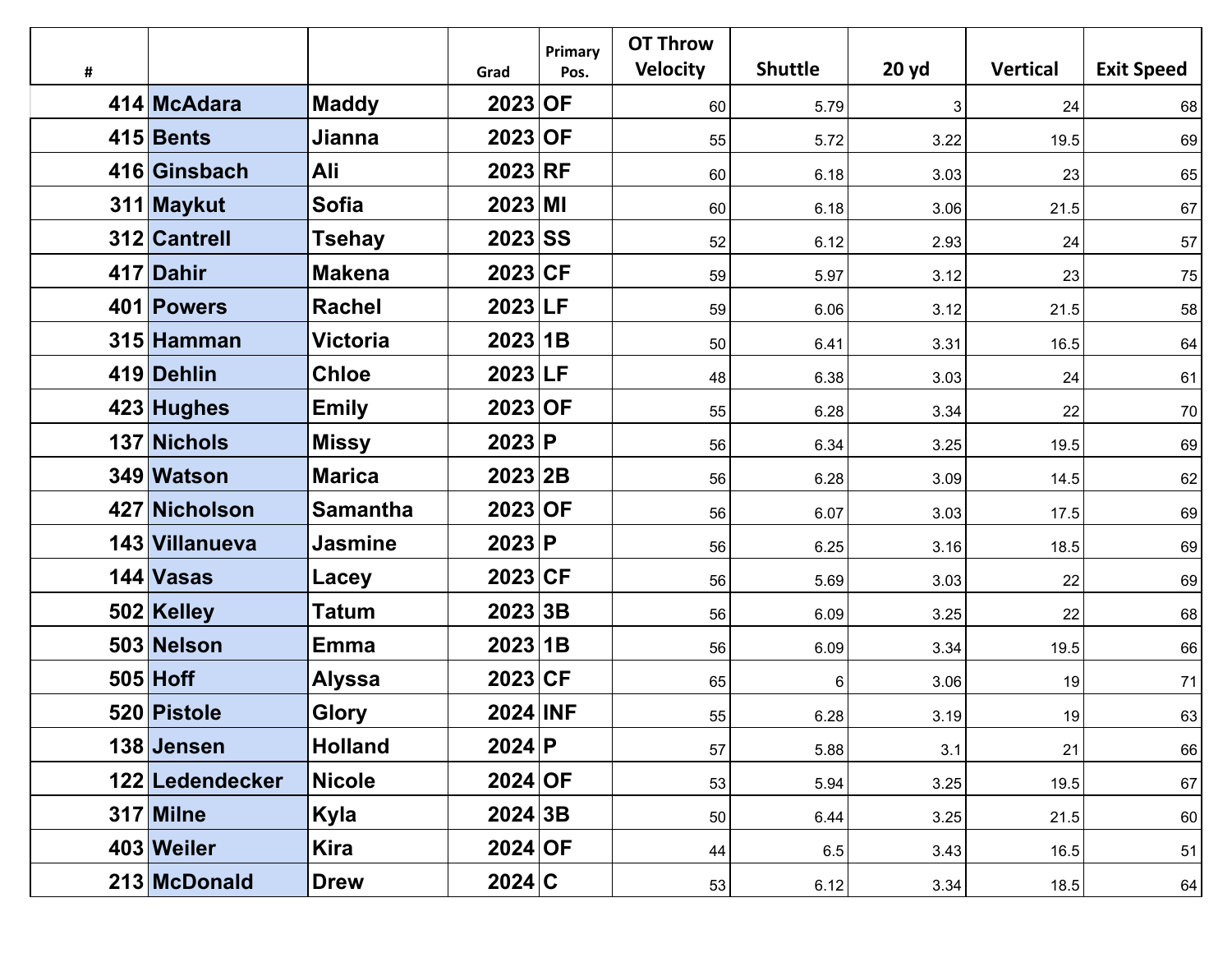|                          | 319 Huttman     | <b>Connie</b>   | $2024$ 2B |         | 56              | 6.19           | 3.19  | 21              | 66                |
|--------------------------|-----------------|-----------------|-----------|---------|-----------------|----------------|-------|-----------------|-------------------|
|                          | 214 Hattori     | <b>Serena</b>   | 2024 OF   |         | 57              | 5.87           | 2.9   | 24              | 69                |
| <b>OUTFIELD- GROUP 3</b> |                 |                 |           |         |                 |                |       |                 |                   |
|                          |                 |                 |           | Primary | <b>OT Throw</b> |                |       |                 |                   |
| #                        |                 |                 | Grad      | Pos.    | <b>Velocity</b> | <b>Shuttle</b> | 20 yd | <b>Vertical</b> | <b>Exit Speed</b> |
|                          | 522 McCleary    | <b>Bella</b>    | $2024$ 1B |         | 55              | 6.31           | 3.1   | 22              | 65                |
|                          | 420 Downing     | <b>Allyson</b>  | 2024 CF   |         | 55              | 6.34           | 3.12  | 19              | 63                |
|                          | 338 Noonkester  | Layni           | $2024$ SS |         | 62              | 5.97           | 3.28  | 22              | 66                |
|                          | 424 Lovegren    | <b>Mikaela</b>  | 2024 CF   |         | 53              | 5.85           | 2.84  | 19              | 58                |
|                          | 135 Smith       | <b>Abby</b>     | $2024$ P  |         | 52              | 5.79           | 3.04  | 21              | 71                |
|                          | 222 Stanton     | Taylor          | $2024$ C  |         | 51              | 67.72          | 3.5   | 19              | 67                |
|                          | 226 Jansen      | <b>Elayna</b>   | $2024$ C  |         | 57              | 6.69           | 3.56  | 18              | 69                |
|                          | 228 Moore       | Zoe             | $2024$ C  |         | 48              | 6.44           | 3.22  | 18              | 65                |
|                          | 229 Bailey      | Jordan          | $2024$ C  |         | 53              | 6.1            | 3.09  | 16.5            | 58                |
|                          | 428 Pilgrim     | Ava             | $2024$ LF |         | 55              | 5.81           | 3.03  | 21              | 61                |
|                          | 333 Gabel       | <b>Gracie</b>   | $2024$ SS |         | 58              | 6.32           | 3.16  | 22              | 63                |
|                          | 354 Purdom      | <b>Rylee</b>    | 2024 UT   |         | 54              | 6.22           | 3.22  | 19              | 71                |
|                          | 501 Mohl        | <b>Maile</b>    | 2024 OF   |         | 47              | 6.25           | 2.97  | 21              | 66                |
|                          | 404 Butterfield | <b>Sydney</b>   | $2025$ RF |         | 44              | 6.38           | 3.5   | 16              | 56                |
|                          | 126 Browning    | <b>Kaidence</b> | 2025 OF   |         | 53              | 5.56           | 3.19  | 24              | 54                |
|                          | 131 Boals       | Tatumn          | 2025 3B   |         | 50              | 5.75           | 3.13  | 24              | 62                |
|                          | 218 Crowther    | Alesha          | $2025$ C  |         | 50 <sub>1</sub> | 6.13           | 3.31  | 19.5            | 56                |
|                          | 421 Dittman     | <b>Sarah</b>    | $2025$ CF |         | 53              | 6.65           | 3.12  | 24              | 63                |
|                          | 132 Solberg     | <b>Addyson</b>  | 2025 2B   |         | 53              | 5.75           | 3.12  | 20.5            | 62                |
|                          | 422 Kessler     | Abby            | $2025$ OF |         | 55              | 5.88           | 3.28  | 22              | 68                |
|                          | 425 Rains       | <b>Paisley</b>  | 2025 LF   |         | 48              | 6.03           | 3.28  | 21.5            | 63                |
|                          | 347 Thoele      | <b>Maleyah</b>  | 2025 2B   |         | 46              | 6.03           | 3.28  | 24              | 66                |